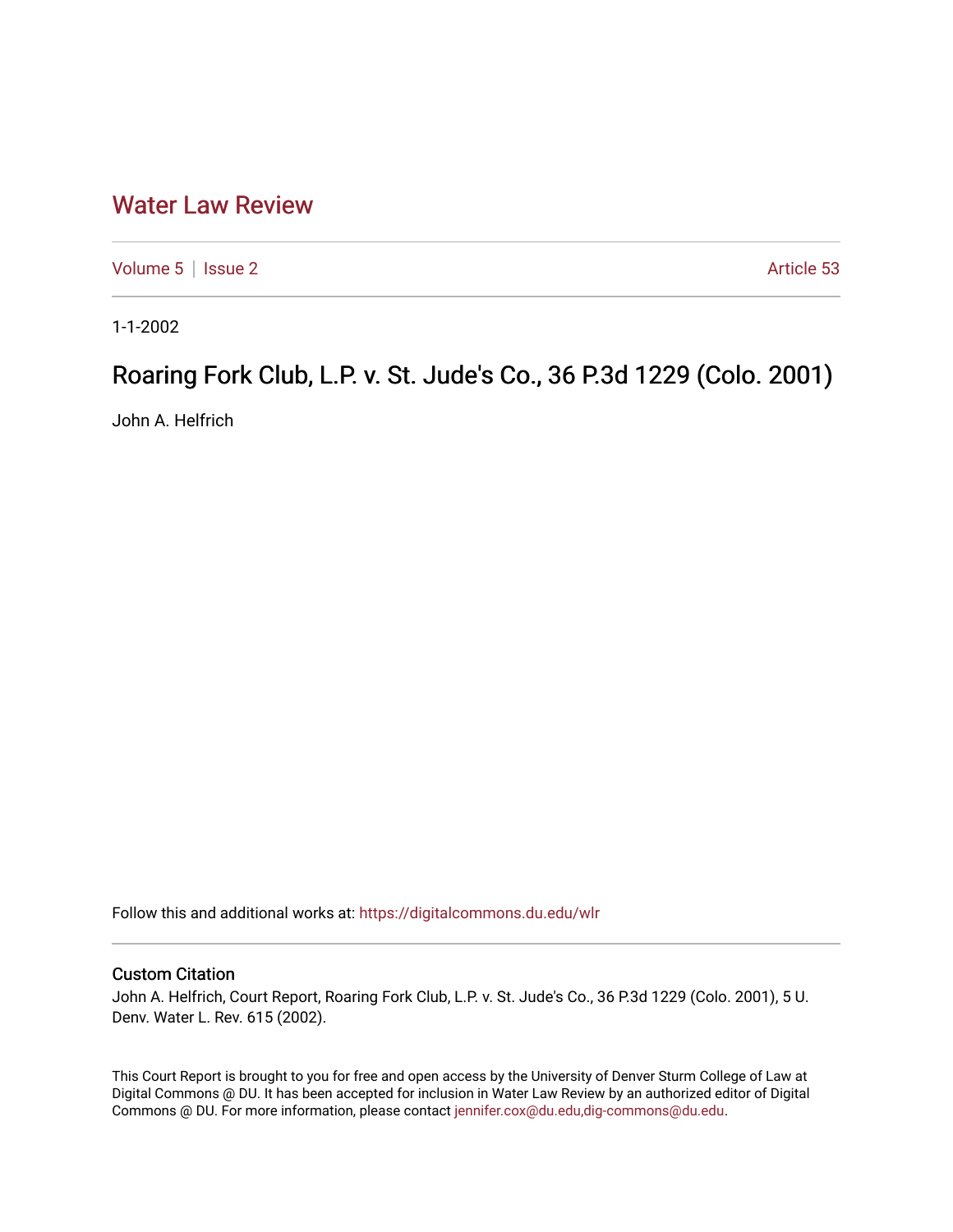the Aspinall Unit ("Unit") for mining purposes. The water court held that since the Bureau of Reclamation ("BUREC") held the water rights to the Unit, Mount Emmons needed a contract with BUREC to benefit from the subordination policy. The policy essentially stated that inbasin projects on the Gunnison and its tributaries above the Unit could deplete at least 60,000 acre-feet of water. The Colorado Supreme Court rejected this decision.

The Court previously held that based on the subordination agreement, BUREC must allow upstream, junior, in-basin depletions of at least 60,000 acre-feet water. The Court stated that this depletion allowance trumped BUREC's senior rights to appropriate water. Because Mount Emmons was an in-basin and upstream appropriator, the Court determined that Mount Emmons was an intended beneficiary of this depletion allowance.

Furthermore, the Court disapproved of the water court's reliance on *Board of County Comm'rs v. Crystal Creek Homeowners' Ass'n* to determine the case. In *Crystal Creek,* the water court determined that potential appropriators needed a contract with BUREC for access to the 60,000 acre-foot depletion allowance. Based on the facts in *Crystal Creek,* the water court similarly decided that Mount Emmons also needed a contract with BUREC to access the depletion allowance. The Supreme Court disagreed with this analysis because in *Crystal Creek,* the appropriator was a trans-basin diverter, unlike Mount Emmons, which was an in basin appropriator.

Finally, the Court determined that Mount Emmons was an intended beneficiary of the subordination agreement, and that Mount Emmons and BUREC did not need a contract for the issuance of a conditional water decree. According to the Court, Mount Emmons must show that water was available as a prerequisite to receiving a conditional water right. Therefore, the Court reversed the water court's denial and remanded the case to determine if a sufficient amount of water was available to satisfy Mount Emmons' application for a conditional water right.

*Stefania Niro*

**Roaring Fork Club, L.P. v. St. Jude's Co., 36 P.3d 1229 (Colo. 2001)** (holding that the owner of property burdened by a ditch easement who cannot secure the consent of the benefited owner to move or alter the easement may make alterations only after obtaining a court declaration that such alterations will not damage the benefited owner).

The Roaring Fork Club ("Club") acquired neighboring, upgradient property adjoining St. Jude's Company ("Ranch"). The Club and the Ranch shared an interest in three irrigation ditches that traversed the Club's property. The Club intended to develop its property for recreational use by building a private fishing and golf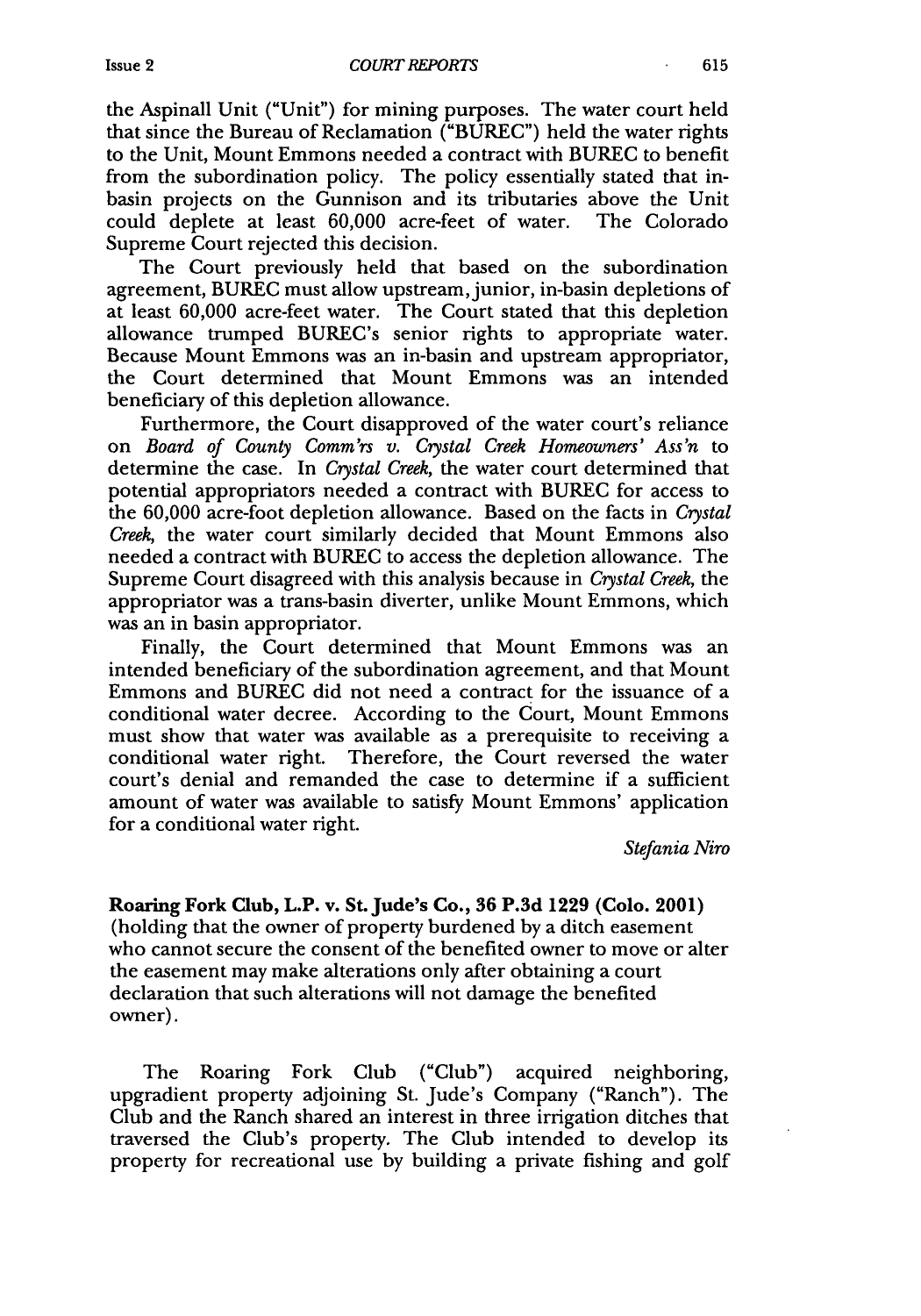club. In order to accommodate its development plans, the Club attempted to purchase a portion of the Ranch's easements, or to formalize a ditch maintenance agreement. However, when the parties were unable to reach an agreement, the Club moved forward with construction in and around the ditches.

The Ranch initiated a trespass action against the Club, seeking a mandatory and permanent injunction requiring the Club to restore the ditches to their original condition. The trial court, acting in equity, concluded that the Club had committed trespass on the Ranch's easements. However, because the Ranch sought an equitable remedy, the trial court concluded that the Ranch was entitled to injunctive relief in one of two forms. The Club must either restore the ditches to their original condition or assume all responsibility for and expense of operation and maintenance of the ditches on its property, and be permanently obligated to deliver water to the Ranch in the amount, quality and time consistent with the Ranch's adjudicated rights. The court gave the right to choose between the alternative remedies to the Club, which chose the maintenance and delivery option.

The Ranch appealed, and the court of appeals reversed, holding that the maintenance and delivery option did not comply with Colorado law. Further, the court of appeals held the trial court order unjustifiably rewarded the Club for deliberate and conscious trespass. The Colorado Supreme Court granted certiorari to determine whether the court of appeals was correct in preempting the trial court's exercise of equitable discretion, and whether the court of appeals erred by requiring an award of injunctive relief.

The majority rule in the United States, which prohibits burdened estate owners from unilaterally relocating easements, has historically governed ditch easements as well. Nevertheless, competing land uses and unclear common-law precedent have led to conflicts. Although the supreme court found that the Club had trespassed upon the Ranch's easement, they recognized that competing uses should be accommodated, if possible, and that inflexible notions of dominant and servient estates did little to advance that accommodation.

The supreme court looked to the Restatement (Third) of Property (Servitudes) § 4.8(3) (2000) ("Restatement") to articulate a balanced approach between burdened and benefited estate holders. Thus, the supreme court found the Restatement allowed a burdened property owner, such as the Club, to unilaterally move or alter a ditch easement in order to maximize the use of its own property (unless it is specified in deed or otherwise to have a certain location), subject both to a reasonableness test and to the constraints delimited in the Restatement rule.

The supreme court then explained how it reconciled the notion that interference with a ditch easement without consent, which constitutes trespass, with the Restatement doctrine. If a burdened owner seeks to move or alter a ditch easement and the benefited owner refuses consent, the burdened owner may seek a declaratory judgment from a court that the alteration does not damage the